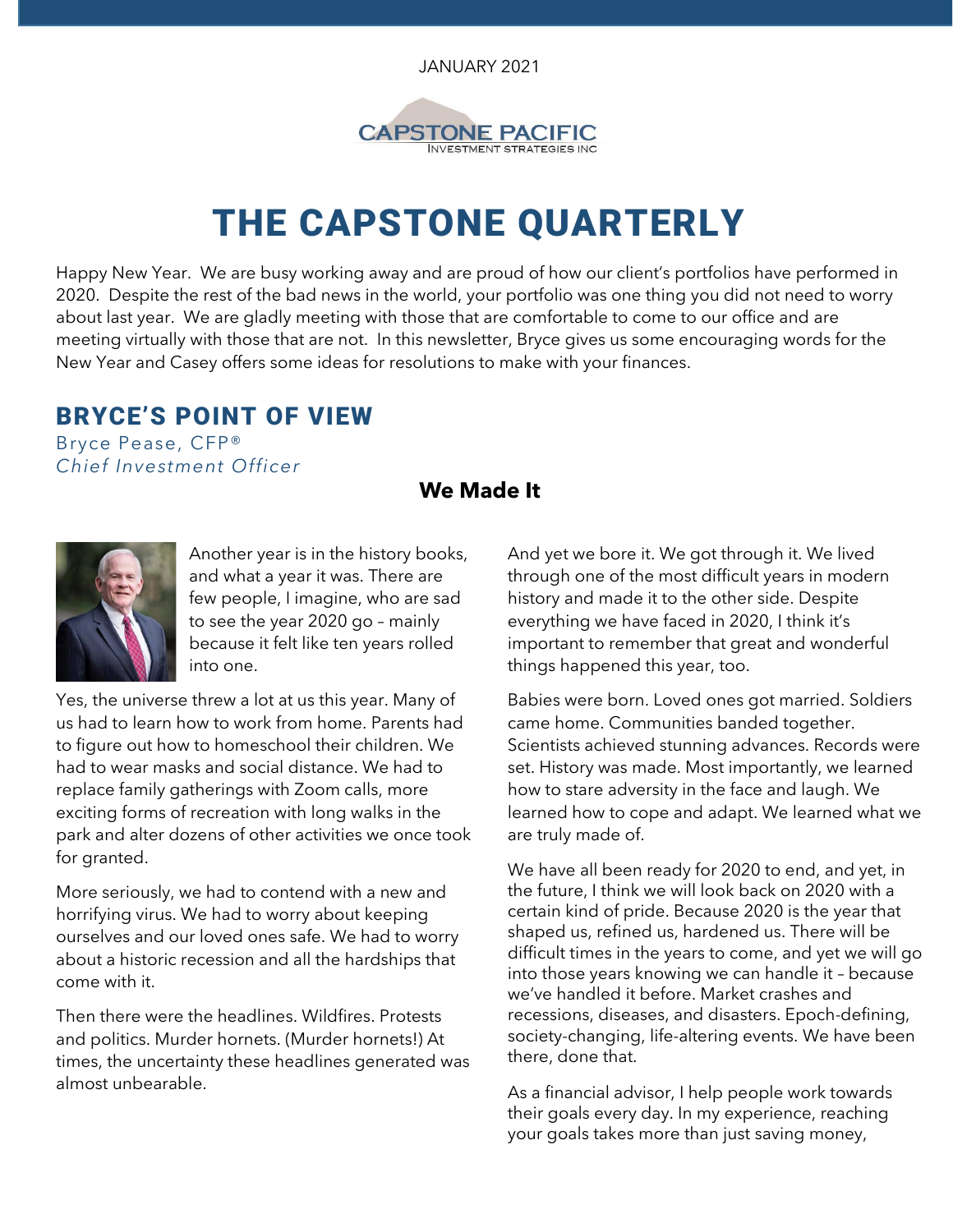## Did you know?

Capstone Pacific is on social media! We have a new LinkedIn page where we've begun posting short videos on various topics. We see it as a chance to give you our perspective regarding current events, market trends, financial issues, or other timely educational subjects. All the topics may not apply to you, but you probably know someone who could use the information. Follow us on LinkedIn: [www.linkedin.com/company/capstonepa](http://www.linkedin.com/company/capstonepacific) [cific](http://www.linkedin.com/company/capstonepacific)

Don't have a LinkedIn account? We are also posting most of these videos to our Facebook page. You can view them with or without a Facebook account. Follow us: @capstonepacific or publicly:

resolutions you may not have thought about.

1. Pay Attention to your Retirement Savings

investing wisely, or planning ahead, critical as all those things are. It takes the ability to encounter

obstacles and be willing to find a different route. It takes the fortitude to fall and then get back up. It takes the vision to look at a mountain and see a speed bump. We had to do that in 2020. Which means we can do it this coming year and all the years to come. And that makes reaching your goals only a matter of time. So, take a bow and give yourself a pat on the back. The Year 2020 is over, and a bright New Year has begun.

You did it.

#### CASEY'S CORNER Casey Morris, CFP®



As you know, this is the time of year for making resolutions. Some will want to lose weight (did I hear the quarantine 15?), learn a second language, volunteer, or read more. These are all great goals, but when you sit down to plan out your resolutions, spare a

thought for your finances. It is not uncommon to see someone resolve to spend less money, save more, or get out of debt. Those are all good, but let's talk about a few financial

- If you haven't yet retired, and have access to an employee retirement plan, like a 401(k), make sure you are taking advantage of all your plan has to offer. Are you contributing enough money to qualify for the full matching contribution? Are you taking enough risk to try and get a higher return? Are you taking on too much risk? If you were placed into the default investment allocation, make sure it is right for you.
- 2. Stop Just Thinking about Retirement, and Start Planning for Retirement For many people, retirement is some vague, far-off event in the nebulous future. For them, retirement is just something that will eventually happen, like losing a tooth, growing up, or growing old. The truth is that retirement only happens if you *make* it happen. And to make it happen, you need to start now. Otherwise, when the time comes to retire, you may find our you can't afford to. The best way to make retirement a reality is to create a retirement plan. It will help you set goals for your retirement, predict your expenses, and then calculate how much you will need to earn, invest, or save to satisfy both.
- 3. Get an Emergency Fund Set Up

One thing 2020 brought to light was the importance of an emergency fund. You never know when something bad might happen that is out of your control – a leaky roof, a car accident, or even a pandemic. Having a lump sum equal to 3-6 months of your expenses set aside in your bank account will help should one of these unexpected events arise. It is already stressful enough going through an emergency, the last thing you want to add to that stress is now having credit card debt. You would be surprised at the number of people we run across that do not have access to an emergency fund.